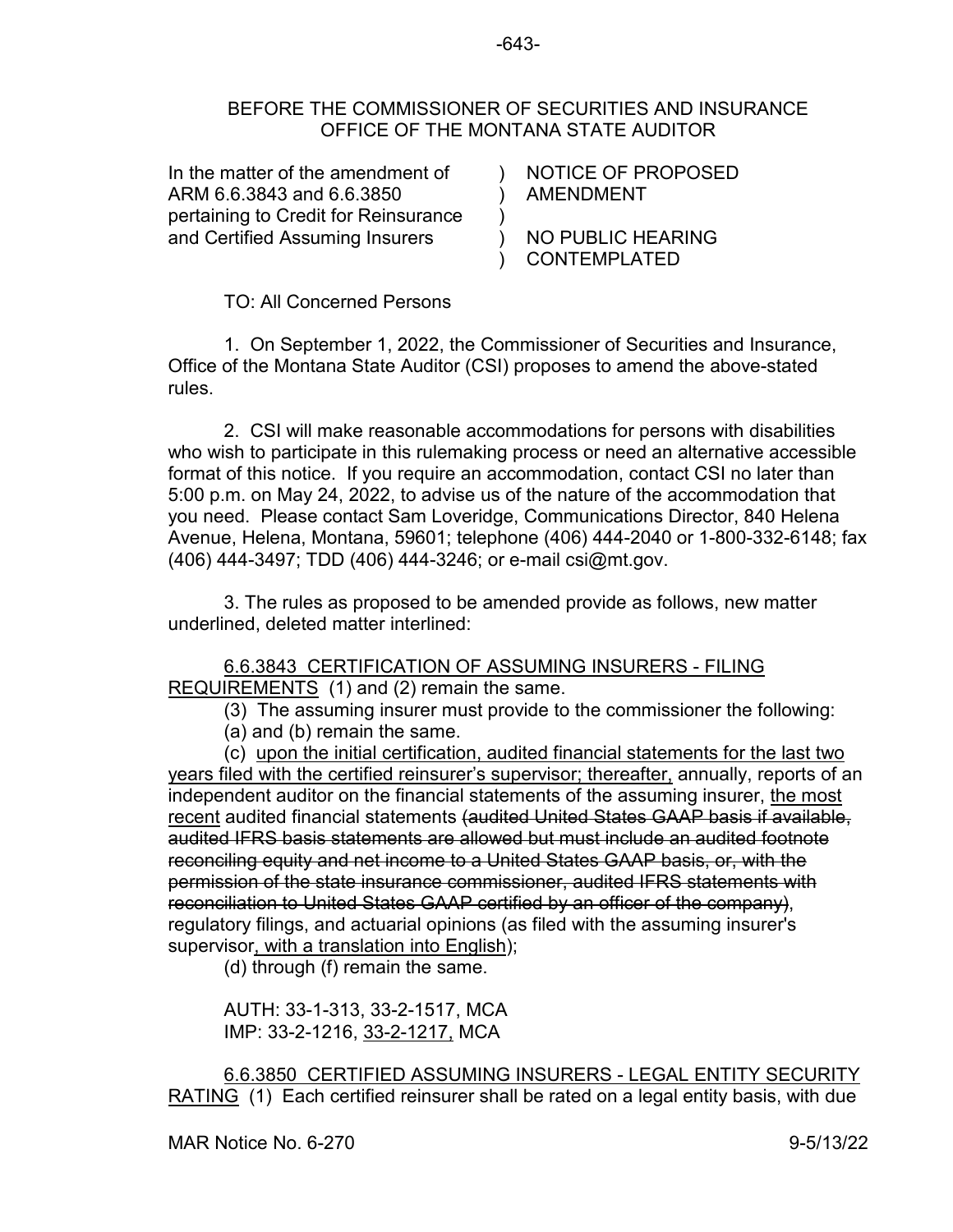consideration being given to the group rating where appropriate, except that an association including incorporated and individual unincorporated underwriters that has been approved to do business as a single certified reinsurer may be evaluated on the basis of its group rating. Factors that may be considered as part of the evaluation process include, but are not limited to, the following:

(a) through (g) remain the same.

(h) for certified reinsurers not domiciled in the United States, audited financial statements (audited United States GAAP basis if available, audited IFRS basis statements are allowed but must include an audited footnote reconciling equity and net income to a United States GAAP basis, or, with the permission of the state insurance commissioner, audited IFRS statements with reconciliation to United States GAAP certified by an officer of the company), regulatory filings, and actuarial opinion (as filed with the non-United States jurisdiction supervisor, with a translation into English). Upon the initial application for certification, the commissioner will consider audited financial statements for the last three two years filed with its non-United States jurisdiction supervisor;

(i) through (2) remain the same.

AUTH: 33-1-313, 33-2-1517, MCA IMP: 33-2-1216, 33-2-1217, MCA

4. REASON: The Commissioner of Securities and Insurance, Montana State Auditor, Troy Downing (commissioner) is the statewide elected official responsible for administering the Montana Insurance Code and regulating the business of insurance. Chapter 65, passed by the 67th Montana Legislature (effective March 23, 2021), amended 33-2-1216 and 33-2-1217, MCA, regarding credit for reinsurance, a practice regularly used in the insurance industry.

The National Association of Insurance Commissioners (NAIC) is an organization of insurance regulators from the 50 states, the District of Columbia, and the U.S. Territories. The NAIC provides a forum for the development of uniform policy and regulation when uniformity is appropriate. The statutory amendments passed in 2021 were based on the NAIC model law regarding credit for reinsurance. The amendments to ARM 6.6.3843 and 6.6.3850 implement the statutory changes and are derived from the NAIC Credit for Reinsurance Model Regulation (#786), Section 8 (2019); they ensure uniformity with other states and are necessary to meet the NAIC accreditation standards.

The foregoing amendments are related to, and should have been included with, the proposed new rule and amendments set forth in the Notice of Public Hearing on Proposed Adoption and Amendment to adopt a new rule pertaining to credit for reinsurance and to amend ARM 6.6.3814 (MAR Notice No. 6-267 published on April 15, 2022).

5. Concerned persons may submit their data, views, or arguments concerning the proposed actions in writing to: Sam Loveridge, CSI Communications Director, 840 Helena Avenue, Helena, Montana, 59601; telephone (406) 444-2040 or 1-800-332-6148; fax (406) 444-3497; TDD (406) 444-3246; or e-mail CSI@mt.gov, and must be received no later than 5:00 p.m., June 10, 2022.